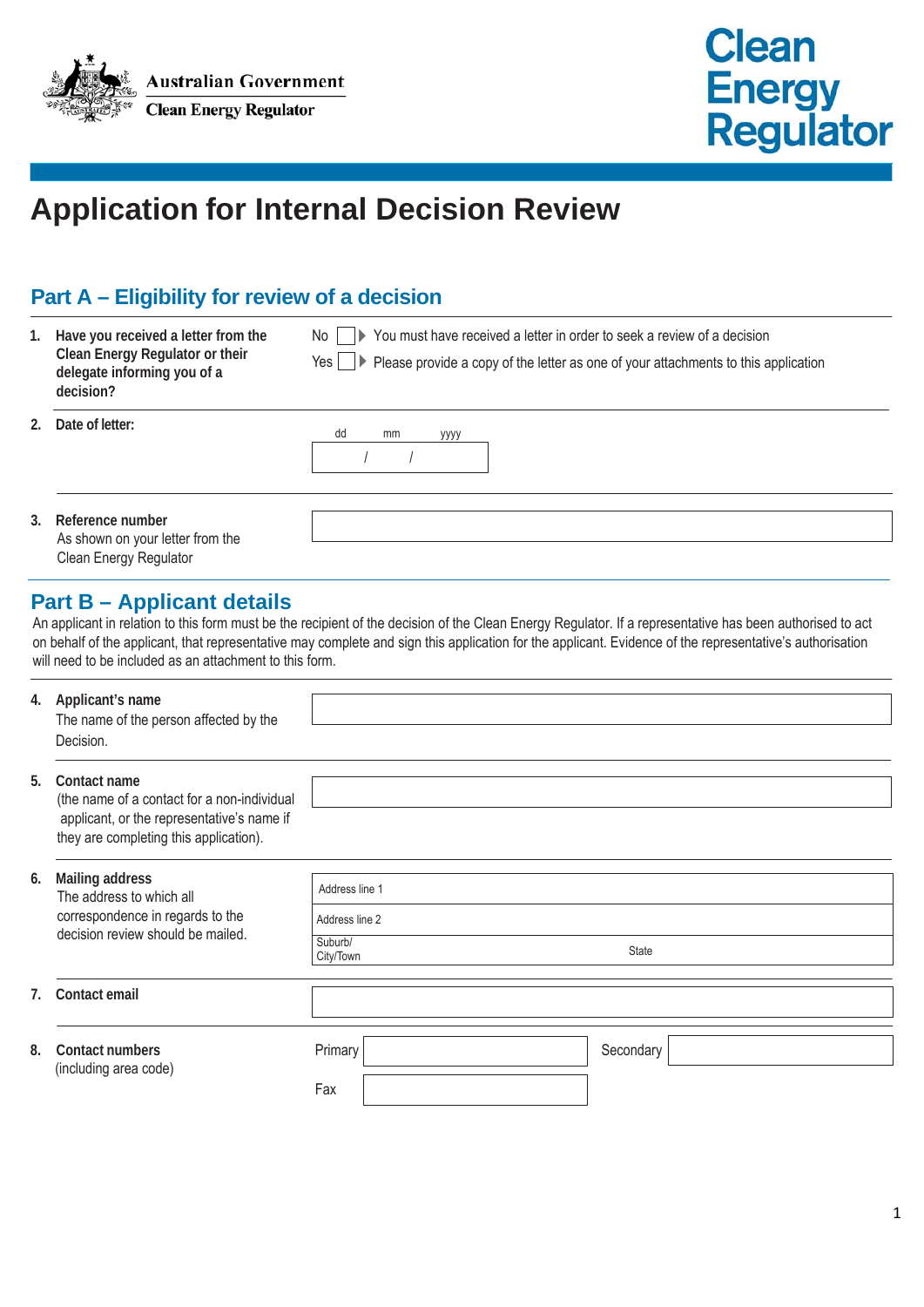# **Part C – Review of decision details**

I

**9. What is the specific decision you are seeking to have reviewed (Applicant should also refer to the relevant legislative provision)?**

**10. Please detail the reason you are requesting a review of the decision made by the Clean Energy Regulator or their delegate.**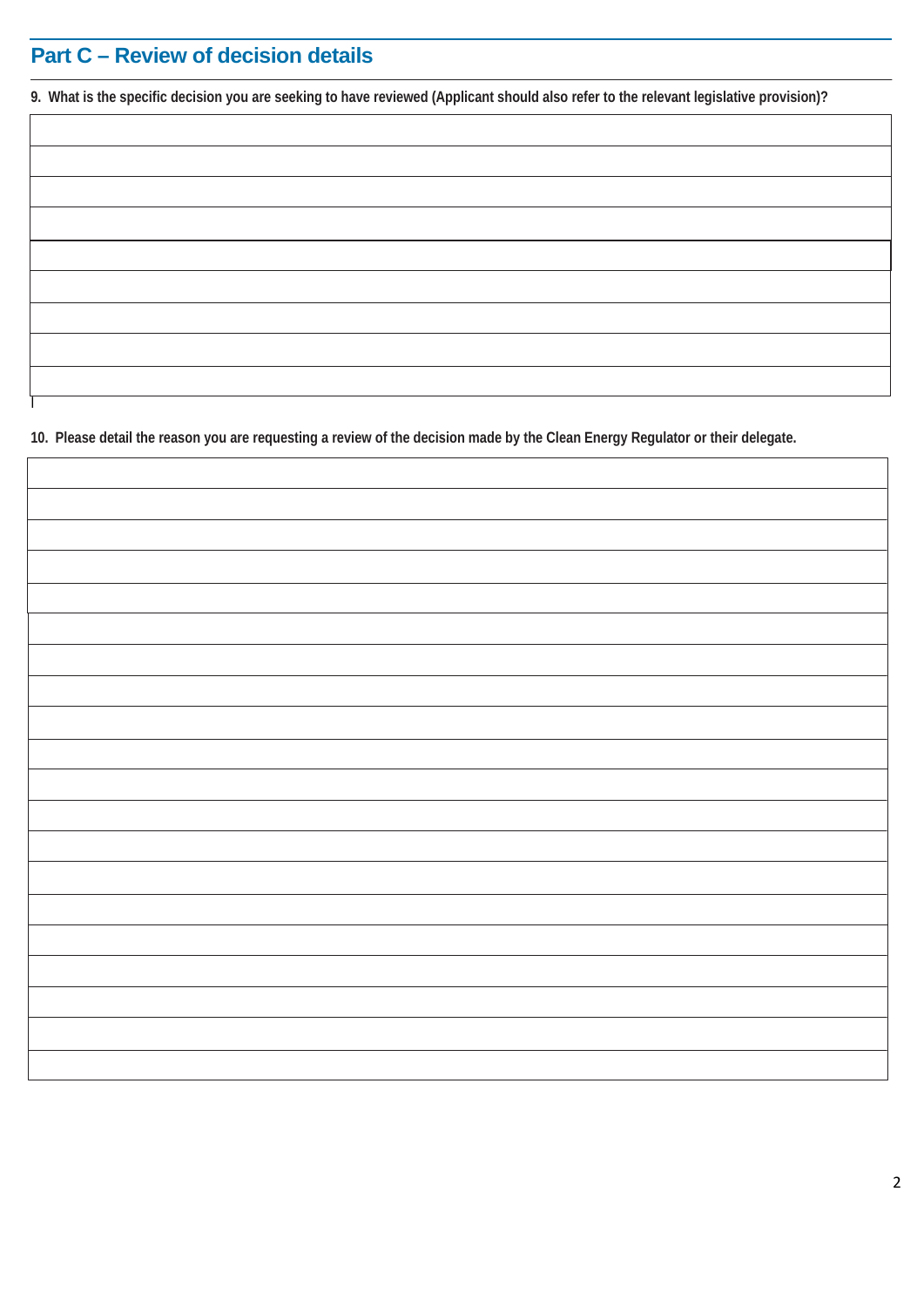#### **11. List all supporting information and documents attached to this application below.**

An internal decision review application must be supported by enough information to enable the Clean Energy Regulator to decide on the application. In addition to all supporting documentation you wish to include, you will be required to attach a copy of the original letter received from the delegate of the Clean Energy Regulator. If a representative is completing this application, they will also be required to attach evidence of their authorisation to act on your behalf.